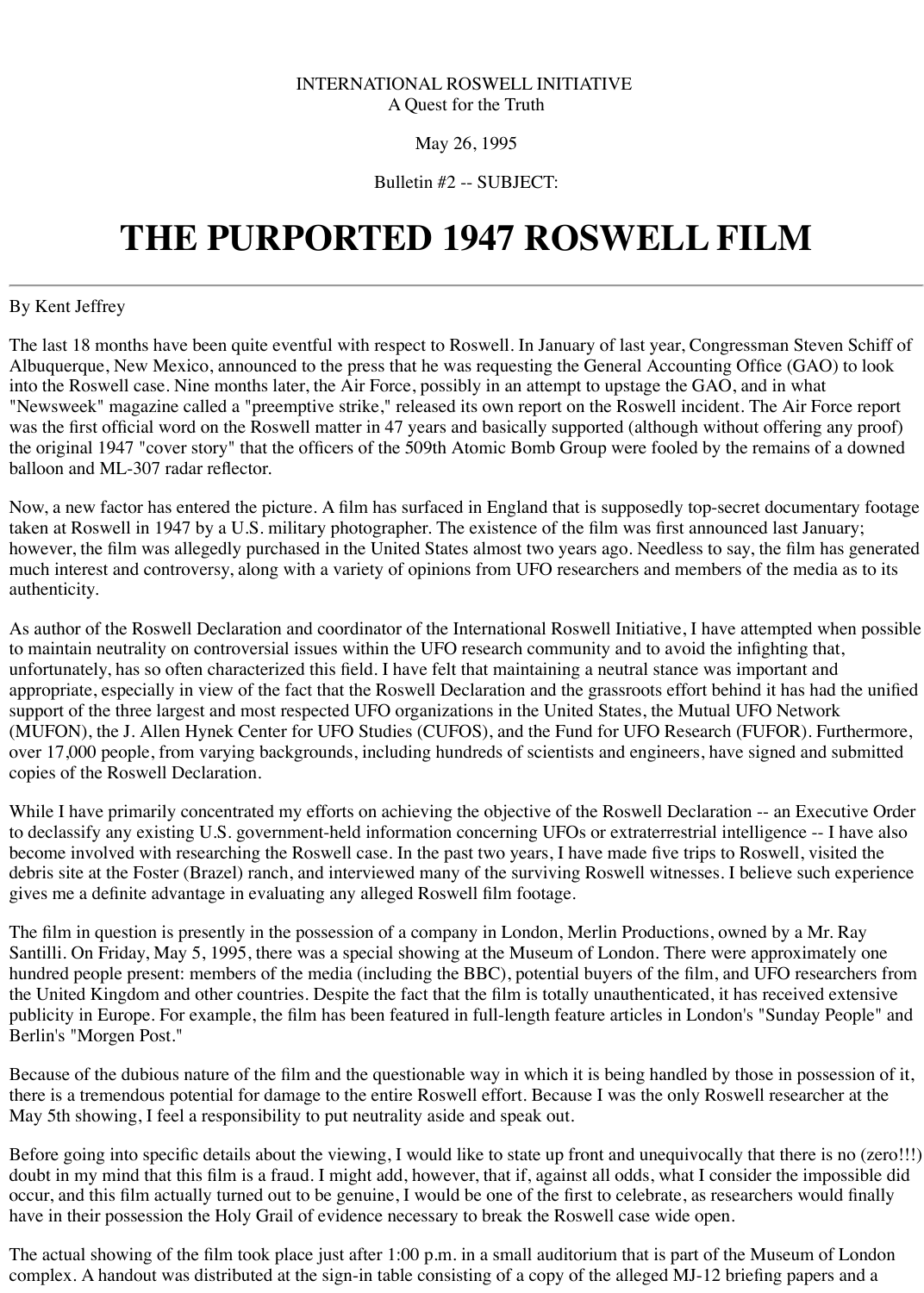yellow cover sheet referencing the 1947 Roswell crash and the 509th Bomb Group (at Roswell Army Air Field). Merlin Productions was apparently very concerned about pictures being taken because everyone was physically searched (frisked) for cameras upon entering the auditorium. There was no speaker or announcement to formally welcome those present or to introduce the film. This seemed somewhat bizarre and discourteous, as people had come from all over the world for this showing. Also conspicuously absent was a person on stage afterward to publicly answer questions pertaining to the film. After having viewed what was presented, however, it was not hard to understand why this was the case.

Prior to the showing, anticipation was high. In the previous three months, Ray Santilli had put out the word through those in close contact with him that the film consisted of 15 10-minute reels (in their original canisters) of 16-millimeter black-andwhite film, for a total of 150 minutes. He reported that it was dated as 1947 vintage film stock and that it had been acquired from a former army photographer, Jack Barnett, who claims to have shot the footage and then, incredibly, to have stolen 15 canisters of film, without the theft having been detected. Word was also put out that there was 45 minutes of footage taken at the actual recovery site showing a number of soldiers in uniform and a large crane lifting the crashed craft onto a truck. Additionally, Santilli claimed that one of the scenes showed President Truman behind a glass partition with such clarity that someone capable of lip reading would be able to determine his words when he spoke. At the showing, we would see none of this -- no debris site, no soldiers, no crane, no crashed saucer, no President Truman. Instead, we saw just 20 to 25 minutes of one single scene -- an autopsy of a supposed alien body in a small white room.

At about 1:05 p.m., the lights dimmed and the film started rolling. Before the actual picture began, a few short statements scrolled by on the screen with reference to the film having been "acquired from the cameraman who originally shot the footage" and to the copyright being "exclusively owned by Merlin Communications." Interestingly, one would think that if the film were genuine, the copyright would be "exclusively owned" by the United States government.

Also, contrary to what had been said previously about "10-minute reels," there was now a statement on the screen that the film was recorded on "three-minute" reels. I recently learned from a good friend in the film industry that 1947 vintage 16 millimeter film came on reels of 100 feet, which at 16 frames per second would be about three minutes each. Perhaps this information was also "recently learned" by Merlin Productions and that is why we are now seeing references to "threeminute" reels instead of the originally reported "10-minute" reels.

The film opened abruptly with its single scene of a small operating or autopsy room with plain white walls and a table in the middle containing an unclad body lying face up. Two individuals in white anti-contamination suits, complete with hoods and narrow, rectangular glass faceplates, were the only figures visible in the room. A third person, dressed in white hospital-type garb, was visible through a large glass partition, or window. Although he was outside the sealed room standing behind solid glass, he was wearing a surgical mask that covered his entire face. Perhaps there was concern that he might later be recognized?

The features of the body lying on the autopsy table in this film do not even come close to what was described by the 1947 Roswell witnesses. What was visible on the screen was apparently a slightly doctored human corpse. While in theory it could have been an elaborate dummy, the chances of that are remote. I, along with others with whom I've spoken who were also at the viewing, have little doubt that the body was a doctored human corpse. If such is the case, it would make this one of the most despicable and deplorable hoaxes ever perpetrated. It would mean that those who put this atrocity together butchered the body of a once-living human being (a woman in this case) solely out of greed. If this is determined to be the case, a criminal investigation might well be in order, as using a human body for such unscrupulous purposes is not only highly unethical, but also illegal in most places.

Although the exact height of the body was difficult to determine, it was definitely shorter than normal, probably somewhere around four and a half to five feet. The head was somewhat large relative to the torso, but not extraordinarily so. The body was also barrel chested and apparently bowlegged, and had an overall stocky appearance.

Other anomalous features included no visible body hair, small and somewhat odd-shaped ears, a small (slightly abnormalshaped) nose, slightly large eyes covered by black membranes (which were later removed), a distended or bloated abdomen (ascites), six digits on the feet (polydactylism), apparently six digits on the hands, and legs so badly swollen that the definition of the knee was hardly recognizable. According to medical people with whom I spoke, none of these features would have been too difficult to produce artificially. The black membranes covering the eyes, for example, could have been placed over the eyeballs with the same apparent ease with which they were removed during the alleged autopsy. The sixth digit could have been added using the techniques of plastic surgery, although polydactylism itself is not that uncommon a condition. It was also pointed out that some of the abnormalities of the body could have been attributable to a genetic defect or even a physical ailment prior to death. For example, congestive heart failure could explain the swelling (edema) of the legs and the bloated appearance of the abdomen (ascites).

Despite the above-noted anomalies, the body essentially had the appearance of a human being. It had what was basically a human head, a human torso, human skin, human legs, human arms, human shoulders, human hands, and human feet -- all in basically the right proportions. The ratio of the length of the upper arms to the lower arms, as well as the ratio of the upper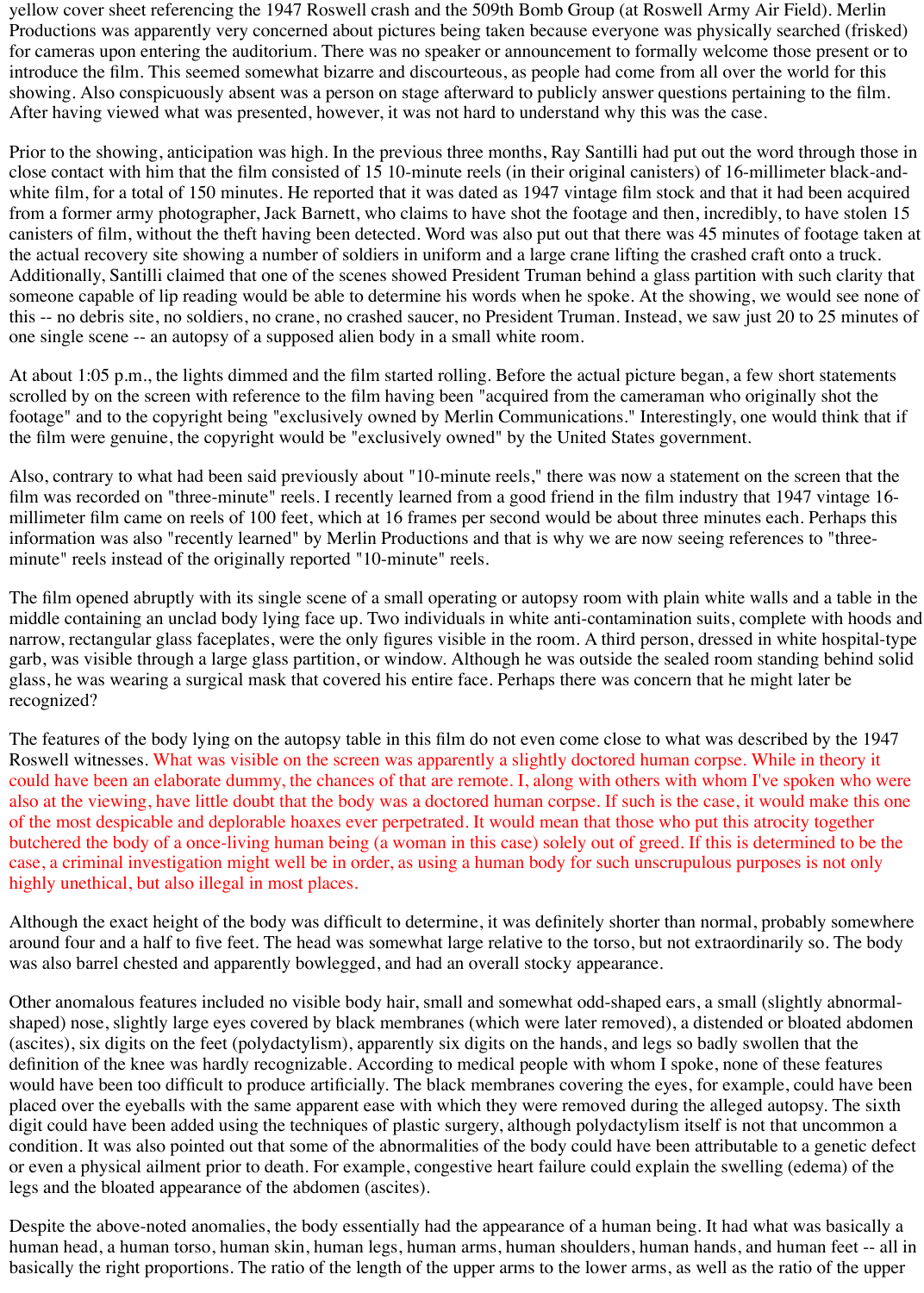legs to the lower legs, was exactly what would be expected for a human being. The musculature of the arms and legs appeared the same as the musculature of human arms and legs. The relative positions of the forehead, eyes, nose, ears, mouth, and chin were very close to what would be expected on a human head. Although the eyeballs appeared larger than normal, the size of the eye sockets did not appear that abnormal.

Other distinctly human features included the mouth, lips, teeth (the front-lower teeth were momentarily visible in one shot), jowls, noticeable protrusions of underlying bones in just the right places, including the jaw, shin, and clavicle, a brief glimpse of what appeared to resemble a flattened nipple area (although no protrusion of the breast), female genitalia, fingers, a thumb, toes, and even a brief glimpse of a toenail (a human vestigial remain!).

During the supposed autopsy procedure, the body cavity was cut open lengthwise from the throat to the groin and various internal organs were removed and placed in metal pans. The focus, or resolution, was so poor, however, that whatever was removed appeared simply as dark blobs, with detail being almost impossible to discern. There did appear at times to be a small amount of dark fluid oozing from the body cavity.

Basically, the body shown in this film appeared to be that of a short, adult, human, Caucasian female, with the age being difficult to determine. The swollen legs and other minor "modifications," such as an extra digit on the hands and feet, and the "doctoring up" of the eyes and ears, resulted in an overall slightly freakish appearance.

Professor Jared Diamond of the UCLA Medical School, in his book "The Third Chimpanzee," states that there is a "98.4 percent" similarity in the genes of humans and chimpanzees (our closest primate relative). The resemblance between a chimpanzee and a human being is slight compared with the resemblance between the body in this film and a normal human being. The body in the film was extremely human, albeit somewhat abnormal in appearance. It does not take a scientific mind or much imagination to realize that it would require a genetic similarity far greater than the 98.4 percent between man and chimp to produce a being as close in appearance to a normal human as was the body on the autopsy table in this film.

It is common knowledge that the human organism, like all other life forms on earth, is the product of approximately three billion years of evolution, involving untold numbers of mutations and trillions of chance combinations of genes. Exobiologists tell us that the chances of billions of years of evolution on another planet resulting in "the fine structural details" of a human being are all but zero. While differences would be vast, there would, however, likely be some basic similarities between us and any other species that became technologically advanced. Such features as two legs (bipedal), two arms, a high level of dexterity, two eyes (binocular vision for depth perception), and a large brain would almost surely be required for any species to evolve as a tool user and maker.

I recently discussed this matter with an acquaintance who is a science professor at a Midwestern university and who has a background in biochemistry, human biology, human genetics, and exobiology. He agreed that parallel evolutionary development in another world over billions of years leading to an advanced organism so nearly identical to a human being would never happen. The laws of probability rule it out. It can therefore be stated definitively that the body in this film is not of extraterrestrial origin. The film is a fraud.

In addition to the "fatal flaw" of anthropomorphism -- probably the result of scientific illiteracy as well as sheer ignorance on the part of its producers -- the film has other problems, most of which are of a more circumstantial nature. For example, the photography did not seem consistent with what one would expect for the documentation of an historic medical event. There was excessive panning and poor focus with the majority of closeups. Also, most of the closeup shots were too fleeting, allowing no time for serious study or observation. The gestures of the two "physicians" seemed exaggerated and even staged at times. Although it is purely speculative, one would think that for such a monumental event, there would have been a large team of specialists directly participating, along with a number of additional specialists observing from behind the glass partition.

Establishing this film as a hoax is much easier than determining the source of the hoax. It is possible that Ray Santilli and Merlin Productions are themselves victims of a scam. However, it must be said that their actions in the last few months do

not seem consistent with those of an organization confident that it is in possession of the "genuine article." Among other things, Mr. Santilli has mentioned a secret viewing for church officials, a private viewing for the counter-intelligence wing of the FBI, verification of the film by Kodak as 1947 vintage, and, most recently, an offer from an undisclosed client represented by a Washington, DC, law firm for \$1.8 million to purchase the film "as is." None of these claims has been verified. Furthermore, no one has seen any of the alleged footage of the debris site or that showing President Truman.

Even more significantly, no one has been able to verify the existence of the photographer, Jack Barnett. If this film were genuine and such a photographer actually existed, the government would undoubtedly know his identity. Since he reportedly stole and subsequently sold 15 canisters of top-secret U.S. government film, he would be in serious trouble. His best protection would be to go public immediately. The government would then be in a catch-22 situation because if they so much as raised a finger against him, they would be instantly validating the entire Roswell event.